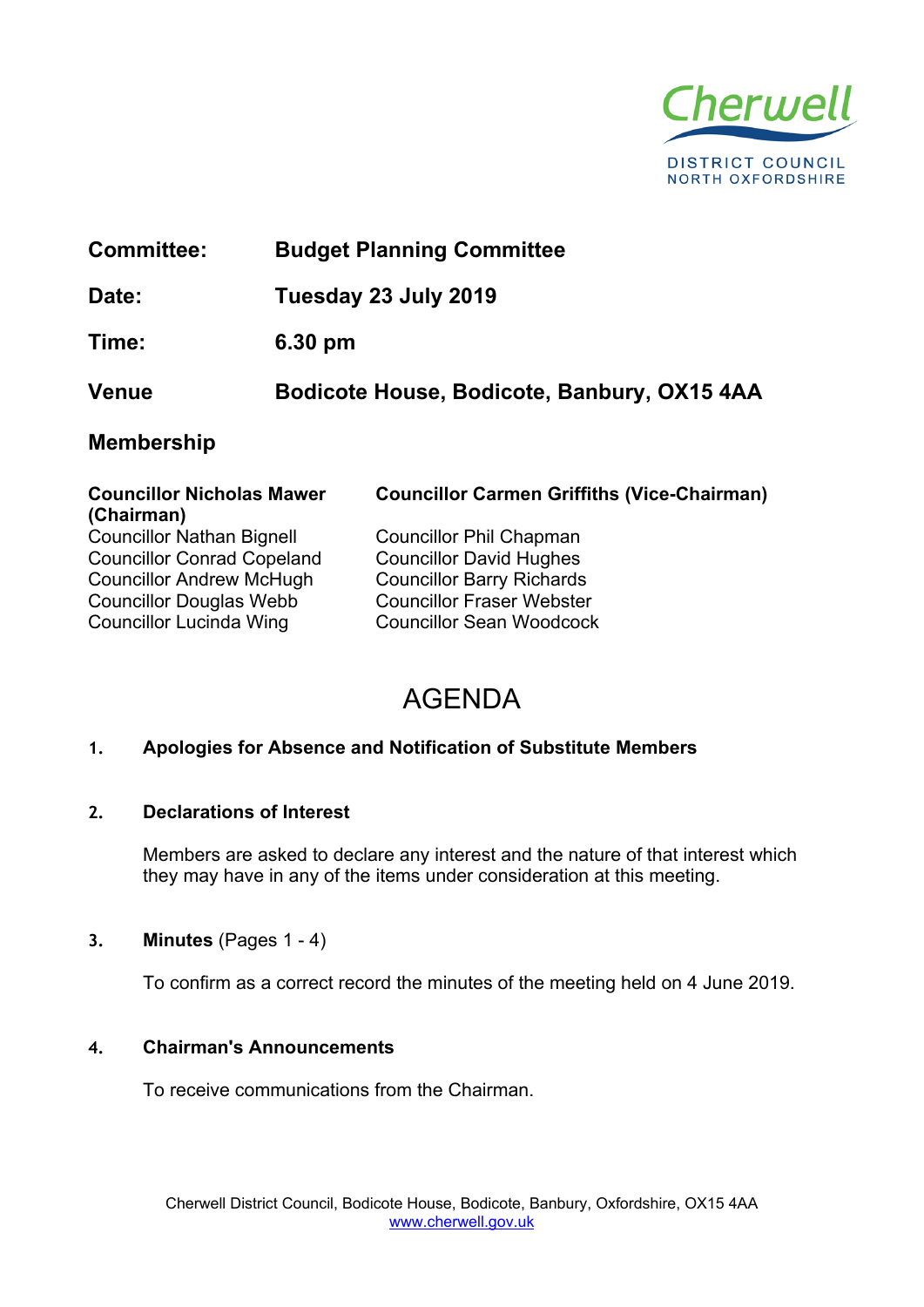#### **5. Urgent Business**

The Chairman to advise whether they have agreed to any item of urgent business being admitted to the agenda.

## **6. Finance Monitoring Report - May 2019** (Pages 5 - 52)

Report of the Interim Executive Director – Finance

#### **Purpose of report**

This report summarises the Finance monitoring position as at the end of May 2019.

#### **Recommendations**

1.1 To note the contents of the report.

#### **7. Council Tax Reduction Scheme 2020-21** (Pages 53 - 60)

Report of the Interim Executive Director – Finance

#### **Purpose of report**

To provide members with options to consider for a Council Tax Reduction Scheme for 2020-2021. A presentation on modelling work for a banded scheme will also be given at the meeting.

#### **Recommendations**

- 1.1 To note the contents of the report and any financial implications for the Council.
- 1.2 To recommend to Executive which option should be considered for the Council Tax Scheme for 2020-2021.
- 1.3 If the option of no change to the current scheme is recommended to Executive members of this Committee are also asked to recommend that no consultation takes place. However, if another option is recommended to Executive full consultation is required.

# **8. Verbal Update: Medium Term Financial Strategy**

Verbal update from the Interim Executive Director – Finance.

#### **9. Review of Committee Work Plan** (Pages 61 - 62)

To review and note the Committee Work Plan.